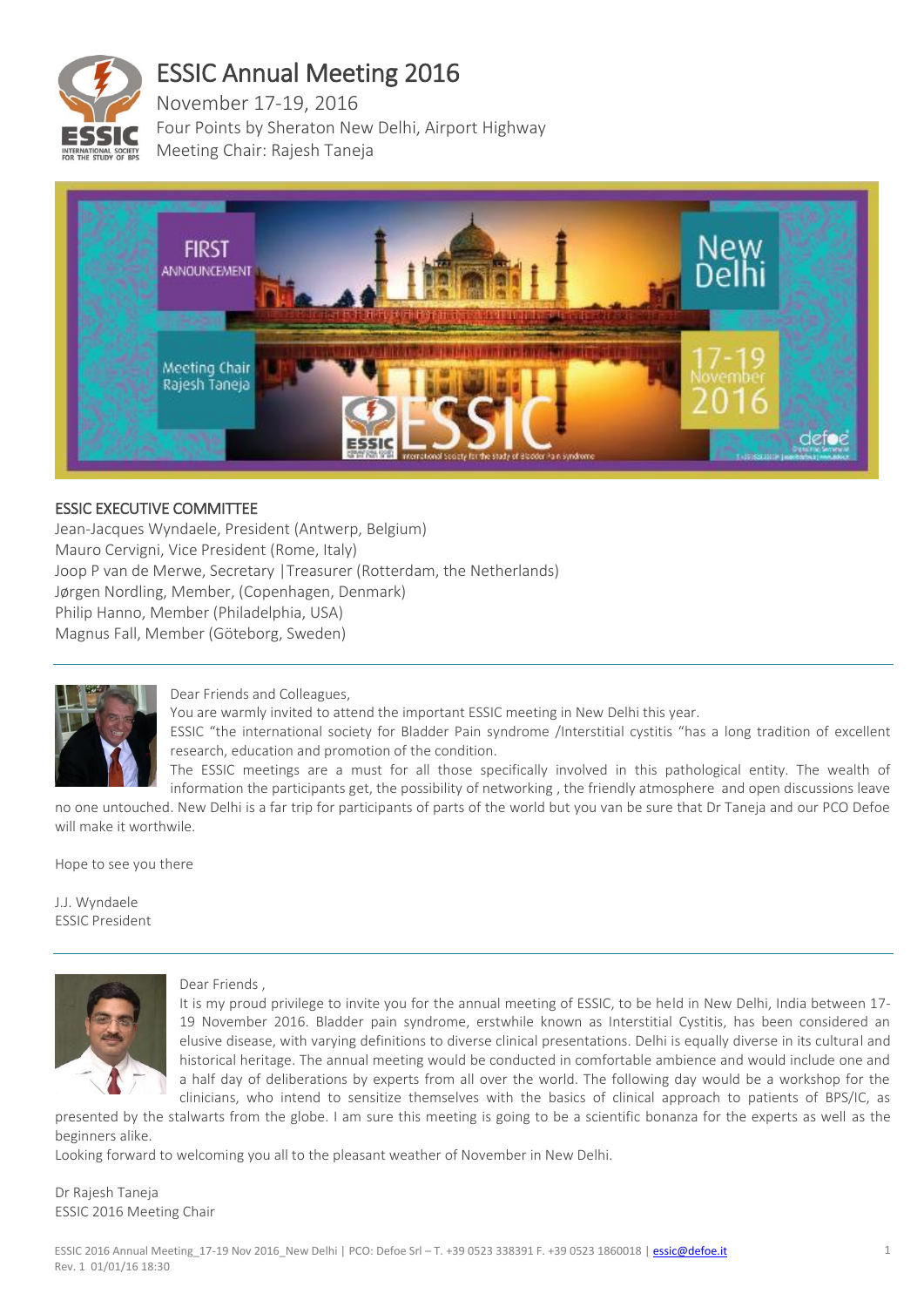# SCIENTIFIC PROGRAMME

# THURSDAY, NOVEMBER 17<sup>th</sup>, 2016

| 13.30 | Registration              |                                     |
|-------|---------------------------|-------------------------------------|
| 14.00 | Welcome and Introduction: | R. Taneja, ESSIC 2016 Meeting Chair |
|       |                           | J.J. Wyndaele, ESSIC President      |

# 14.15-15.45 1<sup>st</sup> SESSION | Current Understanding of Etiopathogensis of BPS

# Moderators: D. Shoskes, J. C. Nickel, M. Cervigni

| 14.15 | Current scenario of multifactorial origin hypothesis                   | D. Shoskes     | 15' |
|-------|------------------------------------------------------------------------|----------------|-----|
| 14.30 | Role of stress - Potentiation /Initiation                              | J. C. Nickel   | 15' |
| 14.45 | Current epidemiology – are we convinced with our reporting strategies? | M. Cervigni    | 15' |
| 15.00 | Impact of etiopathogenesis on planning management of a given case      | S. Priyadarshi | 15' |
| 15.15 | <b>Discussion</b>                                                      |                | 30' |

#### 15.45 – 16.15 TEA BREAK

# 16.15-17.45 2<sup>nd</sup> SESSION | Laboratory markers of the disease: Current and future Moderators: P. Hanno

| 16.15 | Feasibility of Screening tests for epithelial permeability | P. Hanno          | 15' |
|-------|------------------------------------------------------------|-------------------|-----|
| 16.30 | Correlation of lab markers with symptom complex            | A. Jain           | 15' |
| 16.45 | Role of lab markers in diagnosis and follow-up             | U. Mete           | 15' |
| 17.00 | Future of BPS: Will it remain a diagnosis of exclusion?    | J.P. Van de Merwe | 15' |
| 17.15 | <b>Discussion</b>                                          |                   | 30' |

#### 19.00 – 21.30 WELCOME DINNER

# FRIDAY, NOVEMBER 18<sup>th</sup>, 2015

# 09.00-10.30 3<sup>rd</sup> SESSION | Clinical phenotyping, How feasible is it? Moderators: D. Shoskes, J. C. Nickel, J. Nordling, J.P. Van De Merwe

| 09.00 | Introduction and Classifications based on clinical phenotyping | J.P. Van de Merwe | 15' |
|-------|----------------------------------------------------------------|-------------------|-----|
| 09.15 | Validation of biomarkers to identify clinical phenotypes       | D. Shoskes        | 15' |
| 09.30 | Management strategy based on clinical phenotyping              | J. C. Nickel      | 15' |
| 09.45 | Proposed Protocol for a future multi centric clinical study    | J. Nordling       | 15' |
| 10.00 | <b>Discussion</b>                                              |                   | 30' |

# 10.30 – 11.00 TEA BREAK

# 11.00-12.30 4<sup>th</sup> SESSION | Pharmacologic aspects of treatment of BPS

Moderators: J.J. Wyndaele

| 11.00 | Oral PPS: The current understanding                 | S. Pandey      | 15' |
|-------|-----------------------------------------------------|----------------|-----|
| 11.15 | NON PPS oral agents                                 | C. Riedl       | 15' |
| 11.30 | Intra vesical agents                                | J.J. Wyndaele  | 15' |
| 11.45 | Future trends in Pharmacological management of BPS? | A. Van Ophoven | 15' |
| 12.00 | <b>Discussion</b>                                   |                | 30' |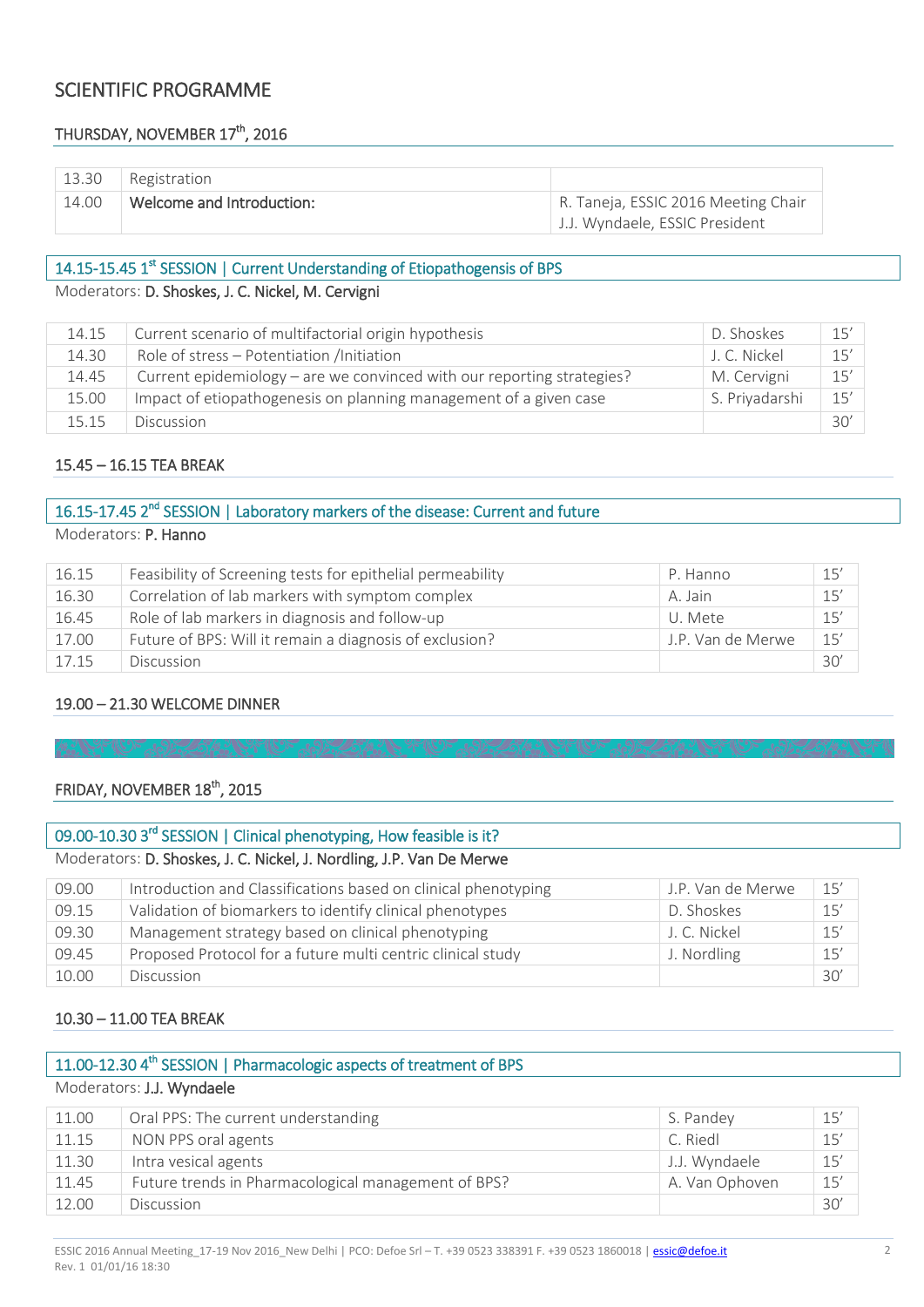## 12.30 – 13.30 LUNCH

| 13.30-15.00 5 <sup>th</sup> SESSION   Non pharmacological aspects of treatment of BPS |                                                     |            |     |
|---------------------------------------------------------------------------------------|-----------------------------------------------------|------------|-----|
|                                                                                       | Moderators: R. Moldwin                              |            |     |
| 13.30                                                                                 | Why do treatments fail                              | R. Taneja  | 15' |
| 13.45                                                                                 | Role of diet                                        | R. Moldwin | 15' |
| 14.00                                                                                 | Current status of neuromodulation                   | Apul Goel  | 15' |
| 14.15                                                                                 | Role of Physical Rehabilitation in treatment of BPS | N. Purohit | 15' |

14.30 Discussion 30'

#### 15.00 – 15.30 TEA BREAK

#### 19.30 Social Dinner

# SATURDAY, NOVEMBER 19th, 2016

| 09.00   Registration for Workshop |               |
|-----------------------------------|---------------|
| 09.15   Welcome address           | J.J. Wyndaele |

#### 09.30-11.00 1st WORKSHOP SESSION | Etiopathogensis of the subject

# 09.30-11.00 PARALLEL WORKSHOP SESSION (for patients)

#### 11.00 – 11.30 TEA BREAK

11.30-13.00 2nd WORKSHOP SESSION | Investigations in a case of suspected BPS

11.30-13.00 PARALLEL WORKSHOP SESSION (Physiotherapy and rehabilitation)

# 13.00 – 14.00 LUNCH

14.00-15.30 3rd WORKSHOP SESSION | Diagnosis of BPS

# 15.30 – 16.00 TEA BREAK

16.00-17.30 4th WORKSHOP SESSION | Clinical approach to a suspected case of BPS

# FREE EVENING

l